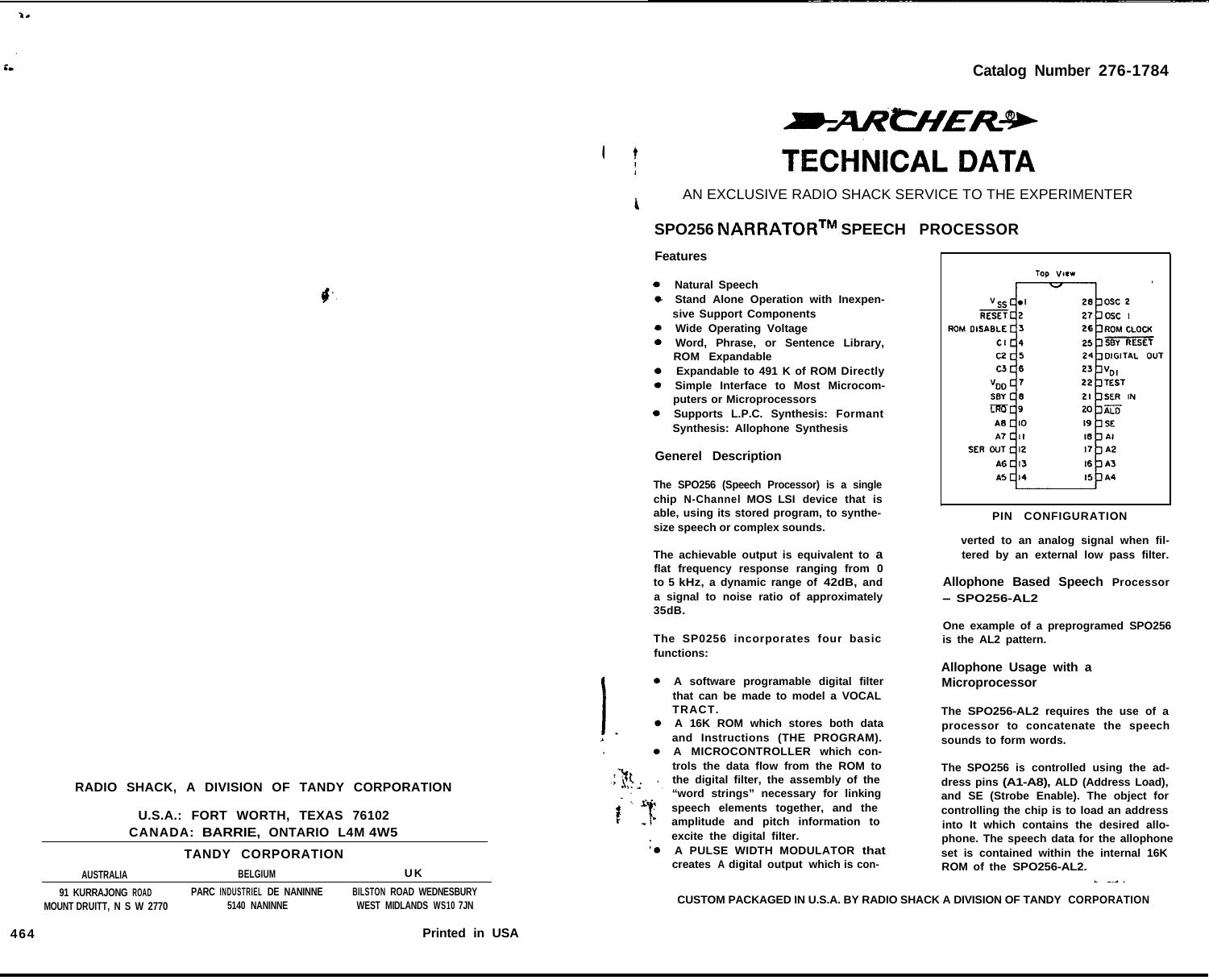This particular application (Allophone Set) requires only six address Pins (A1-A6) to address all the 69 allophones plus five pauses, a total of 64 locations. For simplicity, since only six address pins are needed to address the 64 locations, pins A7 and A8 can be tied low (to ground) and now any further references to the address bus will Include A1-A6 end A7=A8=0

There are two modes available for loading an address into the chip. SE (Strobe Enable) controls the mode that will be used.

Mode 0 (SE=0) will latch is an address when any one or more of the address pins makes a low to high transition. For example, to load the address one (1), A2 to A6=0 and A1 is pulsed high. To load the address twelve (12 octal), A1=A3=A5=A6=0, A2 and A4 are pulsed high simultaneously. (Note that an address of zero cannot be loaded using this mode).

Mode 1 (SE=1) will latch in an address using the ALD pln. First, setup the desired address on the address bus (A1-A6) and

low. Any address can be loaded using this mode, but certain setup and hold times are then pulse ALD required (refer to the attached timing diagram for the specific times).

Two microprocessor interface pins are available for quick loading of addresses. They are LRQ and SBY. LRQ (Load Request) tells the processor when the input buffer is full. SBY (Stand By) tells the processor that the chip has stopped talking and no new address has been loaded. Either interface pin can be used when concatenating allophones. LRQ is an active low signal, when LRQ goes low it is time to load a new address to the chip. If LRQ is high, then simply wait for It to go low before loading the address. SBY will stay high until an address is loaded, then it will go low and stay low until all the internal instructions (Speech Code) from that one address are completed. Once this signal goes high, It is time to load a new address. Since speech does not require very fast address loading, it would be acceptable to use SBY to interface to the processor.



To end a word using allophones it is necessary to load a pause to complete the word. For example, the word "TWO"

# **ELECTRICAL CHARACTERISTICSMaximum Ratings\***

All pins with respect to Vss.........-0.3 to 8.0V Storage Temperature.............-25°C to 125°C

**Standard Conditions**Clock - Crystal Frequency ............3.120 MHz

Operating Temperature (Ta).......0°C to 70°C **DC CHARACTERlSTlCS/SPO 256**

can be implemented using the following allophones, TT2-VW2-PA1. PA1 is actually not an allophone but a pause which is needed to end the word.

\*Exceeding these ratings could cause permanent damage to the device. This is a stress rating only and functional operation of this device at these conditions is not im-plied. Operating ranges are specified in Standard Condi-tions. Exposure to absolute maximum rating conditions for extended periods may affect device reliability.

Data labeled "typical" is presented for design guidance only and is not guaranteed

|                               |                        |     |     |                 |              | guidance only and is not guaranteed                                                                  |
|-------------------------------|------------------------|-----|-----|-----------------|--------------|------------------------------------------------------------------------------------------------------|
| Characteristic                | Sym                    | Min | Typ | Max             | <b>Units</b> | <b>Conditions</b>                                                                                    |
|                               |                        |     |     |                 |              |                                                                                                      |
| Supply Voltage                | Vbp                    | 4.6 |     | 7.0             | $\vee$       |                                                                                                      |
|                               | VD <sub>1</sub>        | 4.6 |     | 7.0             | $\vee$       |                                                                                                      |
| Supply Current                | <b>l</b> <sub>DD</sub> |     |     | 90              | mA           | $T_A = 25^{\circ}C$ , $V_{D1}$ , $V_{DD} = 7.0V$<br>Reset & SBY Reset high.<br>All outputs floating. |
|                               | I <sub>D1</sub>        |     |     | 21              | mA           | Same as above.                                                                                       |
| <b>INPUTS</b>                 |                        |     |     |                 |              |                                                                                                      |
| A1-A8, ALD, SERIN, TEST, SE   |                        |     |     |                 |              |                                                                                                      |
| LOGIC <sub>0</sub>            | $V_{\parallel}$        | 0.0 |     | 0.6             | $\vee$       |                                                                                                      |
| LOGIC <sub>1</sub>            | <b>V<sub>IH</sub></b>  | 2.4 |     | $V_{D1}$        | $\vee$       |                                                                                                      |
| CAPACITANCE                   | $C_{IN}$               |     |     | 10              | pF           | 0 Volts bias, f = 3.12 MHz                                                                           |
| LEAKAGE                       | Lυ.                    |     |     | $+10$           | μa           | $V_{PIN} = 7.0V$ Other Pins = $0.0V$                                                                 |
| RESET, SBY RESET              |                        |     |     |                 |              |                                                                                                      |
| LOGIC <sub>0</sub>            | $V_{IL}$               | 0.0 |     | 0.6             | $\vee$       |                                                                                                      |
| LOGIC <sub>1</sub>            | <b>V<sub>IH</sub></b>  | 3.6 |     | V <sub>D1</sub> | $\vee$       |                                                                                                      |
| <b>OUTPUTS</b>                |                        |     |     |                 |              |                                                                                                      |
| SBY, Digital Out, C1, C2, C3, |                        |     |     |                 |              |                                                                                                      |
| LRQ, ROM DIS, ROM CLK,        |                        |     |     |                 |              |                                                                                                      |
| <b>SEROUT</b>                 |                        |     |     |                 |              |                                                                                                      |
| LOGIC <sub>0</sub>            | Voi                    | 0.0 |     | 0.6             | $\vee$       | $I_{OL} = 0.72$ ma (2LS TTL Loads)                                                                   |
| LOGIC <sub>1</sub>            | <b>Vон</b>             | 2.5 |     | $V_{D1}$        | $\vee$       | $I_{OH}$ = -50 µa (2LS TTL Loads)                                                                    |
| <b>OSCILLATOR</b>             |                        |     |     |                 |              |                                                                                                      |
| OSC 2 (Output)                |                        |     |     |                 |              | When driven from external source.                                                                    |
| LOGIC <sub>0</sub>            | <b>VOL</b>             | 0.0 |     | 0.6             | $\vee$       | OSC 1 (Input) = $3.90$ V MIN                                                                         |
| LOGIC <sub>1</sub>            | VOH                    | 2.5 |     | $V_{D1}$        | $\vee$       | OSC 1 (Input) = $0.60$ V MAX                                                                         |
|                               |                        |     |     |                 |              |                                                                                                      |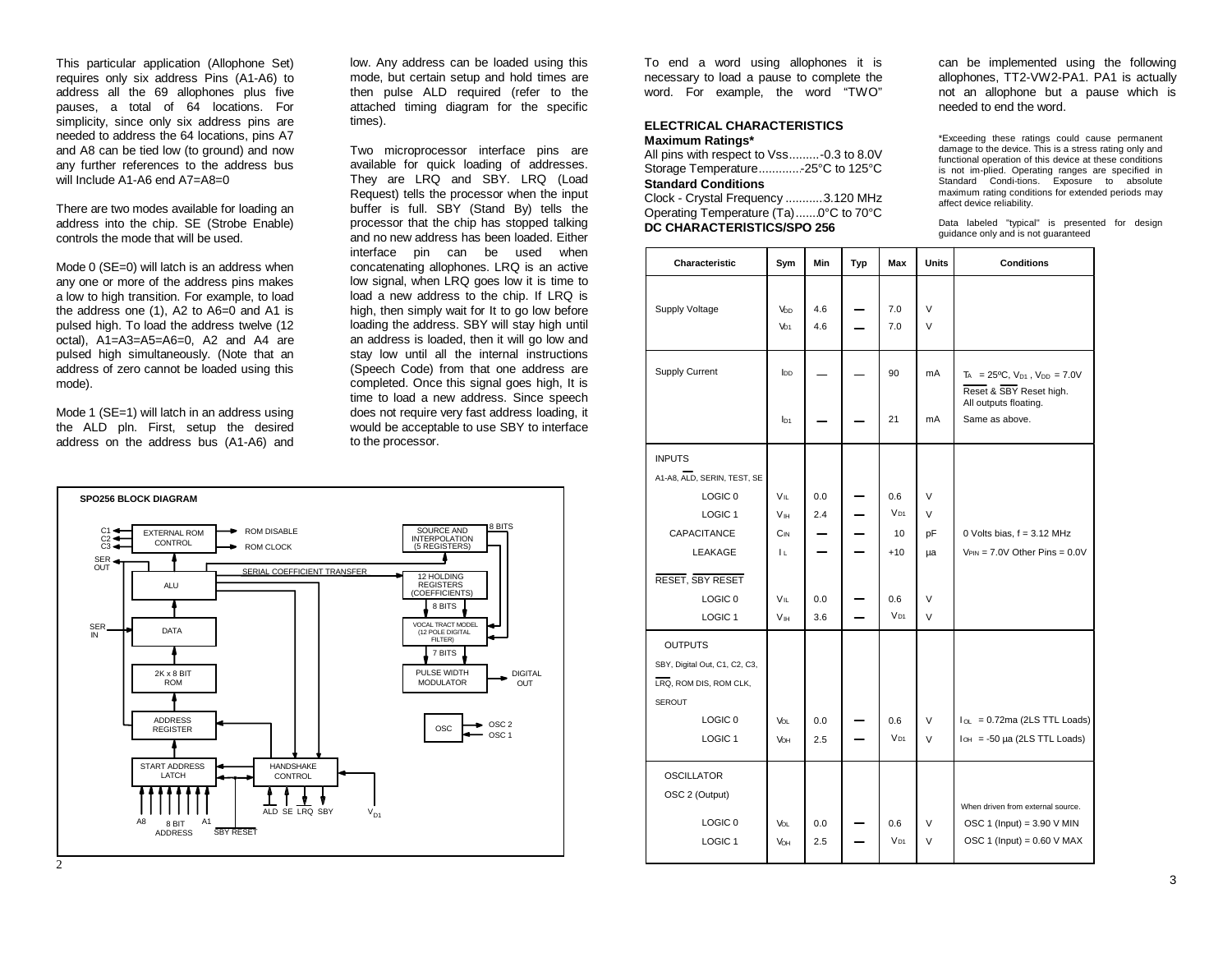



 $\pmb{\cdot}$  $\overline{a}$ 

5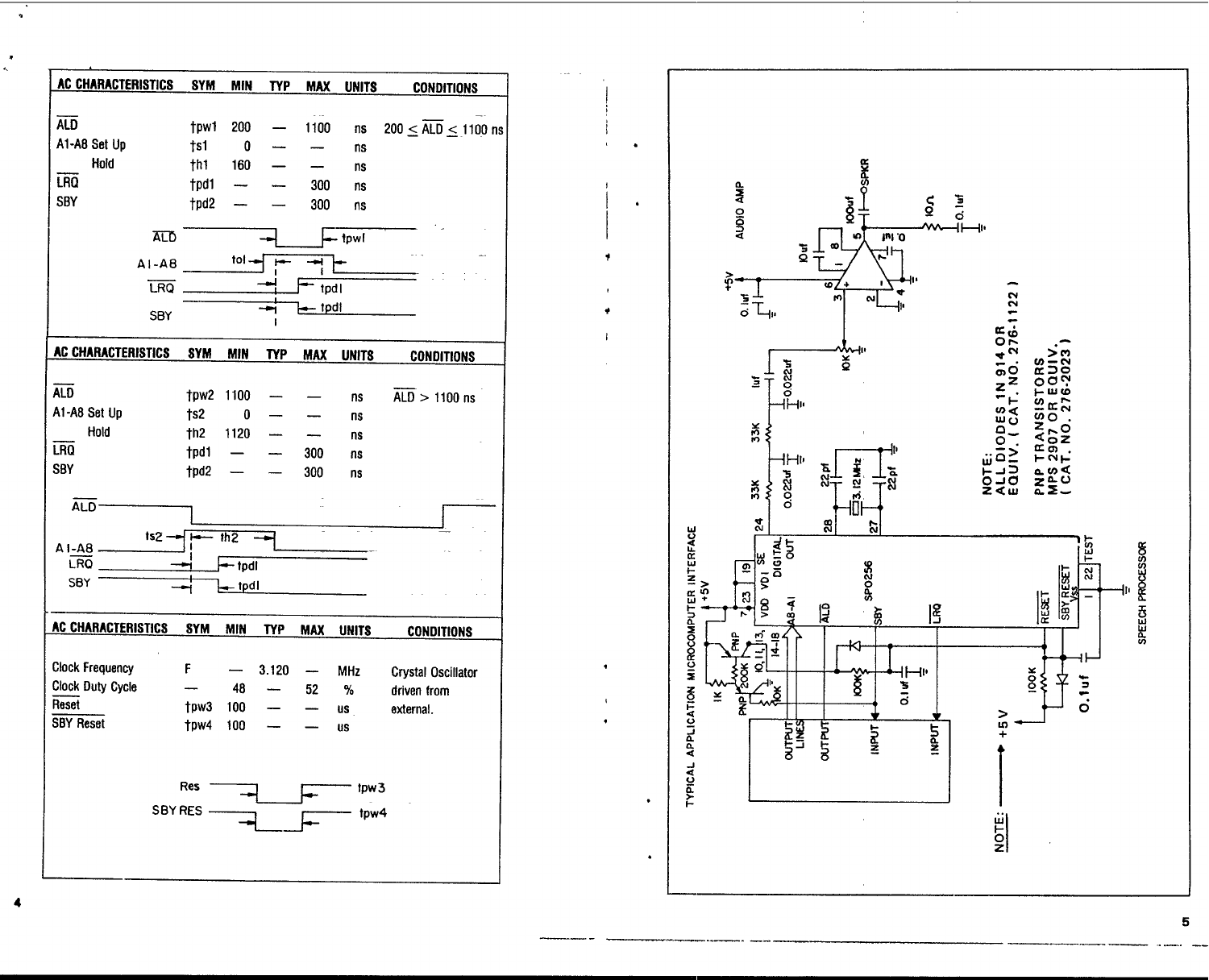# **PIN FUNCTIONS**

 $\cdot$ 

| PIN NUMBER                 | <b>NAME</b>                        | <b>FUNCTION</b>                                                                                                                                                                                                                             |
|----------------------------|------------------------------------|---------------------------------------------------------------------------------------------------------------------------------------------------------------------------------------------------------------------------------------------|
| 1                          | $v_{\rm SS}$                       | Ground                                                                                                                                                                                                                                      |
| $\mathbf{2}$               | <b>RESET</b>                       | A logic 0 resets that portion of the SP<br>powered by VDD. Must be returned to a<br>logic 1 for normal operation.                                                                                                                           |
| 3                          | <b>ROM DISABLE</b>                 | For use with an external serial speech<br>ROM, a logic 1 disables the external<br>ROM.                                                                                                                                                      |
| 4, 5, 6                    | CI, C2, C3                         | Output control lines for use with an ex-<br>ternal serial speech ROM. Refer to the<br>SPR016 Data Sheet for details.                                                                                                                        |
| 7                          | <b>V<sub>DD</sub></b>              | Power supply for all portions of the SP<br>except the microprocessor interface logic.                                                                                                                                                       |
| 8                          | <b>SBY</b>                         | STANDBY. A logic 1 output Indicates<br>that the SP is inactive and VDD can be<br>powered down externally to conserve<br>power. When the SP is reactivated by an<br>address being loaded, SBY will go to a<br>logic 0.                       |
| В                          | <b>LRQ</b>                         | LOAD REQUEST. LRQ is a logic 1<br>output whenever the input buffer is<br>full. When LRQ goes to a logic 0, the in-<br>put port may be loaded by placing the 8<br>address bits on A1-A8 and pulsing the<br>ALD output.                       |
| 10,11,13,14<br>15,16,17,18 | A8, A7, A6, A5,<br>A4. A3. A2. A 1 | 8 bit address which defines any one of<br>256 speech entry points.                                                                                                                                                                          |
| 12                         | SER OUT                            | SERIAL ADDRESS OUT. This output<br>transfers a 16-bit address serially to an<br>external speech ROM.                                                                                                                                        |
| 19                         | <b>SE</b>                          | STROBE ENABLE. Normally held in a<br>logic 1 state. When tied to ground, ALD<br>Is disabled and the SP will automatic-<br>ally latch in the address on the input bus<br>approximately lus after detecting a logic<br>1 on any address line. |
| 20                         | <b>ALD</b>                         | ADDRESS LOAD. A negative pulse on<br>this input loads the 8 address bits into<br>the input port. The negative edge of this<br>pulse causes LRQ to go high.                                                                                  |
| 21                         | SER IN                             | SERIAL IN. This is an E-bit serial data<br>input from an external speech ROM.                                                                                                                                                               |

# **Pin Functions Continued**

| <b>PIN NUMBER</b> | <b>NAME</b>      | <b>FUNCTION</b>                                                                                                                                          |
|-------------------|------------------|----------------------------------------------------------------------------------------------------------------------------------------------------------|
| 22                | <b>TEST</b>      | This pin should be grounded for normal<br>operation.                                                                                                     |
| 23                | VD <sub>1</sub>  | Power supply for the microprocessor in-<br>terface logic and controller.                                                                                 |
| 24                | DIGITAL OUT      | Pulse width modulated digital speech<br>output which, when filtered by a 5KHz<br>low pass filter and amplified, will drive a<br>loudspeaker.             |
| 25                | <b>SBY RESET</b> | STANDBY RESET. A logic 0 resets the<br>microprocessor interface logic and the<br>address latches. Must be returned to a<br>logic 1 for normal operation. |
| 26                | <b>ROM CLOCK</b> | This is a 1.56MHz clock output used<br>to drive an external serial speech ROM.                                                                           |
| 27                | OSC <sub>1</sub> | XTAL IN. Input connection for a<br>3.12MHz crystal.                                                                                                      |
| 28                | OSC2             | XTAL OUT. Output connection for a<br>3.12MHz crystal.                                                                                                    |

# **ALLOPHONE SPEECH SYNTHESIS**

### **Introduction**

**4**

4

**,**

 $\bullet$ 

**The allophone speech synthesis technique provides the user with the ability to synthesize an unlimited vocabulary at a very low bit rate. Fifty-nine discrete speech sounds (called allophones) are five pauses are stored at different addresses in the SPO256 internal ROM. Each speech sound was excised from a word and analyzed using linear predictive coding (LPC). Any English word or phrase can be created by addressing the appropriate combination of allophones and pauses. Since there Is a total of 64 address locations each requires a 6 bit address. Assuming that speech contains 10 to 12 sounds per second, allophone synthesis requires addressing less than 100 bits per second.**

# Linguistics

**A few basic linguistic concepts will help you start your own library of "allophone words". (See Table 1 for the General Instrument Allophone Dictionary). First, there is no one-to-one correspondence between written letters and speech sounds; secondly, speech sounds are acoustically different depending upon their position within a word; and lastly, the human ear may perceive the same acoustic signal differently in the context of different sounds.**

**The first point compares to the problem that a child encounters when learning to read. Each sound in a language may be represented by more than one letter and, conversely each letter may represent more than one sound. (See the examples in Table 2.) Because of these spelling irregularities, it is necessary to think in terms of sounds, not letters, when using allophones.**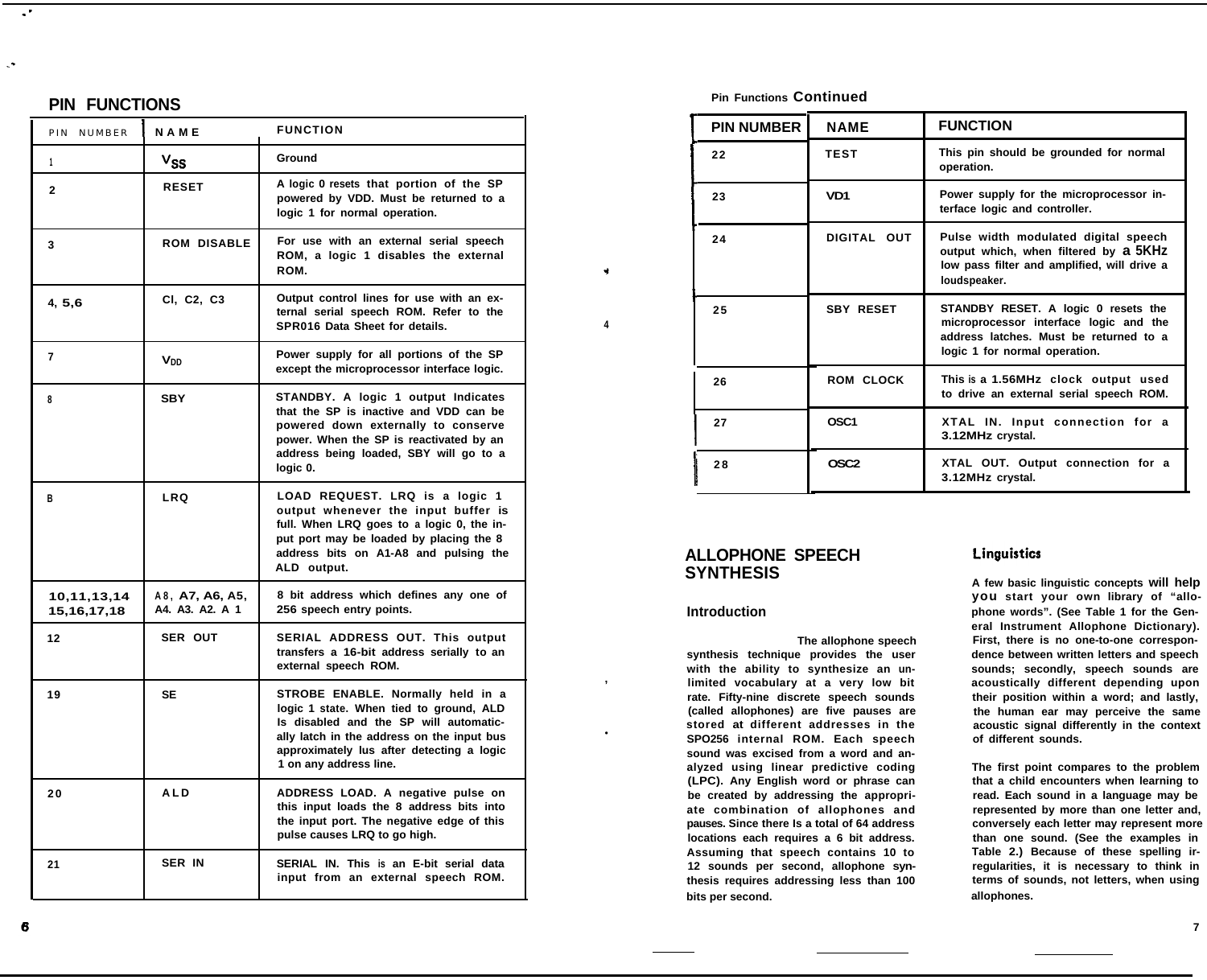The second, and equally important, point to understand, is that the acoustic signal of a speech sound may differ depending upon its position within a word. For example, the initial **K** sound in **coop** will be acoustically different from the **K**'s in **keep** and **speak**. The **K**'s in **coop** and **keep** differ due to the influence of the vowels which follow them, and the final **K**in **speak** is usually not as loud as initial **K**'S.

Finally, a listener may identify the same acoustic signal differently depending on the context in which it is perceived. Don't be surprised, therefore, if an allophone word sounds slightly different when used in various phrases.

## **Phonemes Of English**

The sounds of a language are called phonemes, and each language has a set which is slightly different from that of other languages. Table 3 contains a chart of all the consonant phonemes of English, Table 4 all the vowel phonemes.

Consonants are produced by creating an occlusion or constriction in the vocal tractwhich produces an aperiodic sound source. If the vocal cords are vibrating at the same time, as in the case of the voiced fricatives VV, DH, ZZ, and ZH, (See Table 5) there are two sound sources: one which is aperiodic and one which is periodic.

Vowels are usually produced with a relatively open vocal tract and a periodic sound source provided by the vibrating vocal cords. They are classified according to whether the front or back of the tongue is high or low (See Table 4), whether they are long or short, and whether the lips are rounded or unrounded. In English all rounded vowels are produced in or near the back of the mouth (UW, UH, OW, AO, OR, AW). Speech sounds which have features in common behave in similar ways. For example, the voiceless stop consonants PP, TT, and KK (See Table 3) should be preceded by 50-80 msec of silence, and the voiced stop consonants BB, DD, and GG by 10-30 msec of silence.

# **Allophones**

Phoneme is the name given to a group of similar sounds in a language. Recall that a phoneme is acoustically different depending upon its position within a word. Each of these positional variants is an allophone of the same phoneme. An allophone, therefore, is the manifestation of a phoneme in true speech signal. It is for this reason that our inventory of English speech sounds is called an allophone set.

### **How To Use The Allophone Set**

(See Table 1 for instructions on how to create all the sample words mentioned in this section.) The allophone set (Refer to Table 5) contains two or three versions of some phonemes. It may be necessary to use one allophone of a particular phoneme for word-or-syllable-final position, A detailed set of guidelines for using the allophones is given in Table 5. Note that these are suggestions, not rules.

For example, DD2 sounds good in initial position and DD1 sounds good in final position, as in "daughter" and "collide". One of the differences between the initial andfinal versions of a consonant is that aninitial version may be longer than the final version. Therefore, to create an initial SS, you can use two SSs instead of the usual single SS at the end of a word or syllable, as in "sister". Note that this can be donewith TH, and FF, and the inherently short vowels (to be discussed below), but with no other consonants. You will want toexperiment with some consonants such as str, cl) to discover which version works best in the cluster. For example, KK1 sounds good before LL as in "clown", and KK2 sounds good before WW as in "square". One allophone of a particular phoneme may sound better before or after back vowels and another before or afterfront vowels. KK3 sounds good before UH and KK1 sounds good before IY, as in "cookie", Some sounds (PP, BB, TT, DD. KK, GG, CH, and JH) require a brief duration of silence before them. For mostof these, the silence has already been added but you may decide you want to add more. Therefore there are several pauses included in the allophone

set varying from 10-200 msec. To create the final sounds in the words "letter" and"little" use the allophones ER and EL.

Remember that you must always think about how a word sounds, not how it is spelled. For example, the NG sound is represented by the letter N in "uncle", And remember that some sounds may not even be represented in words by any letters, as the YY in "computer".

As mentioned earlier there are somevowels which can be doubled to make longer versions for stressed syllables. These are the inherently short vowels IH, EH, AE, AX, AA, and UH. For example, in the word "extent" use one EH in the firstsyllable, which is unstressed and two EHs in the second syllable which is stressed. Of the inherently long vowels there is one, UW, which has a long and short version.

# **Table 1:**

#### **NUMBERS:**zero ZZ YR OW one, won WW SX AX NN1 two, to, too TT2 UW2 three TH RR1 IYfour, for, fore FF FF OR five FF FF AY VV six SS SS IH IH PA3 KK2 SSseven SS SS EH EH VV IH NN1eight, ate EY PA3 TT2 nine NN1 A A A Y NN1ten TT2 EH EH NN1eleven IH LL EH EH VVIH NN1TT2 WH EH EH LL $V<sub>V</sub>$  thirteen TH ER1 PA2 PA3TT2 IY NN1fourteen FF OR PA2 PA3 TT2 IY NN1 fifteen FF IH FF PA2 PA3TT2 IY NN1sixteen SS SS IH PA3 KK2 SS PA2 PA3 TT2 IYNN1seventeen eighteen nineteen twenty thirty forty fifty sixty seventy eighty ninety hundred thousand million

The short one, UW1, sounds good after YY in computer. The long version, UW2, sounds good in mono-syllabic words like "two". Included in the vowel set is a group called R-colored vowels. These are vowel+ R combinations. For example, the AR in "alarm" and the OR in "score". Of the Rcolored vowels there is one, ER, which has a long and short version. The short version is good for polysyllabic words with final ER sounds like "letter", and the long version is good for monosyllabic words like "fir". One final suggestion is that you may want to add a pause of 30-50 msec between words, when creating sentences, and a pause of 100-200 msec between clauses.

Note: Every utterance must be followed by a pause in order to make the chip stop talking the last allophone.

| SS SS EH VV TH                        |
|---------------------------------------|
| NN1 PA2 PA3 TT2                       |
| IY NN1                                |
| EY PA2 PA3 TT2                        |
| IY NN1                                |
| NN1 AY NN1 PA2                        |
| PA3 TT2 IY NN1                        |
| TT2 WH EH EH                          |
| NN1 PA2 PA3 TT2 IY                    |
| TH ER2 PA2 PA3                        |
| TT2 IY                                |
| FF OR PA3 TT2 IY                      |
| FF FF IH FF FF                        |
| PA2 PA3 TT2 IY                        |
| SS SS IH PA3 KK2                      |
| SS PA2 PA3 TT2 IY                     |
| SS SS EH VV IH                        |
| NN1 PA2 PA3 TT2 IY                    |
| EY PA3 TT2 IY                         |
| NN1 AY NN1 PA3                        |
| TT2 IY                                |
| HH <sub>2</sub> AX AX NN <sub>1</sub> |
| PA2 DD2 RR2 IH                        |
| IH PA1 DD1                            |
| TH AA AW 77 TH                        |
| PA1 PA1 NN1 DD1                       |
| MM IH IH LL YY1                       |
| AX NN1                                |
|                                       |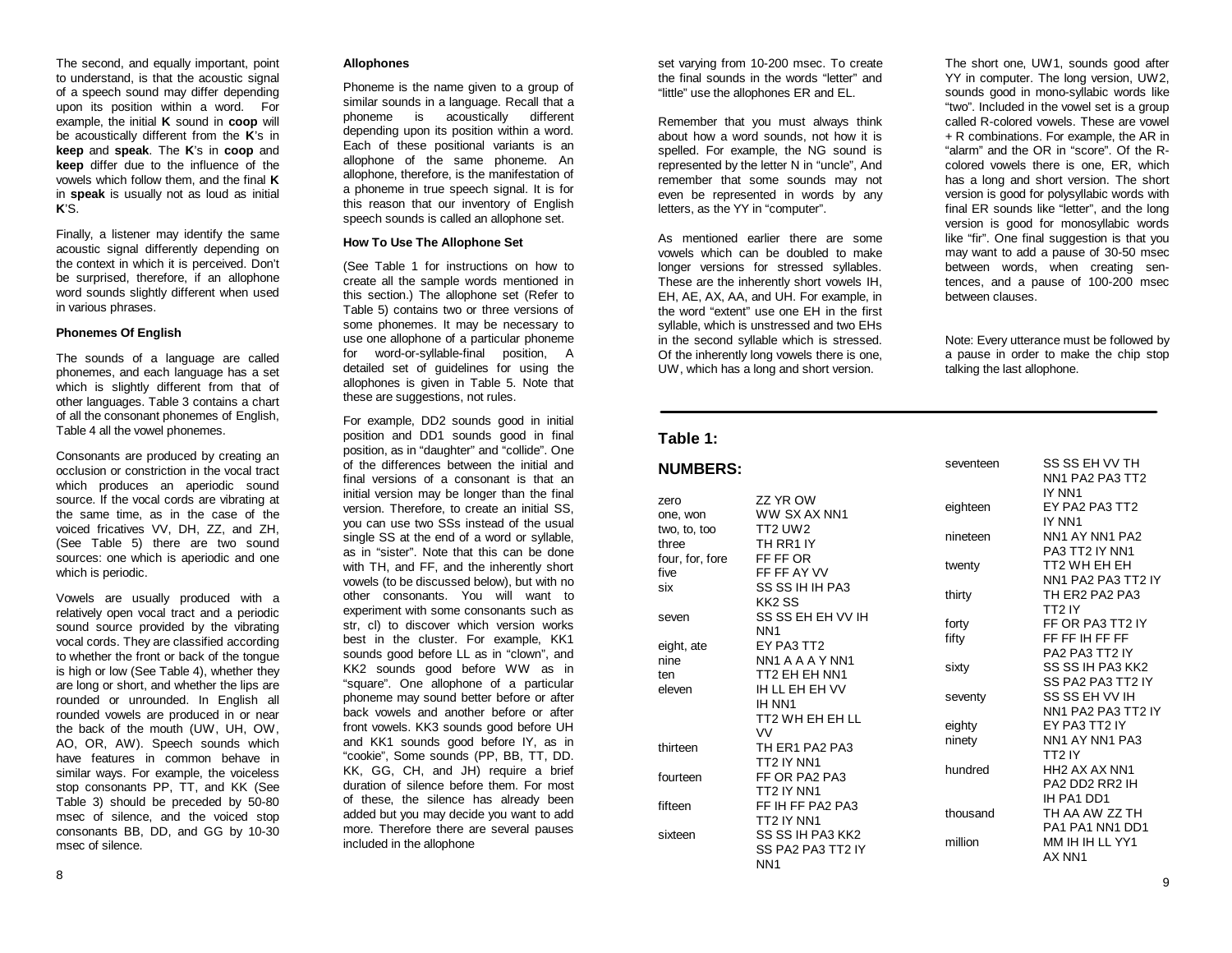**Table 1 Continued**

 $\Delta$  .

|                  |                      |                    |                         | coop       | KK3 UW2 PA3 PP       | fir           | FF ER2            |
|------------------|----------------------|--------------------|-------------------------|------------|----------------------|---------------|-------------------|
| DAY OF THE WEEK: |                      | ĸ                  | KK1 EH EY               | correct    | KK1 ER2 EH E H       | freeze        | FF FF RR1 IY ZZ   |
|                  |                      | L                  | EH EH EL                |            | PA2 KK2 PA2 TT1      | freezer       | FF FF RR1 IY ZZ   |
| Sunday           | SS SS AX AX NN1      | М                  | EH EH MM                | corrected  | KK1 ER2 EH EH        |               | ER <sub>1</sub>   |
|                  | <b>PA2 DD2 EY</b>    | N                  | <b>EH EH NNI</b>        |            | PA2 KK2 PA2 TT2      | freezers      | FF FF RR1 IY ZZ   |
| Monday           | MM AX AX NN1         | o                  | o w                     |            | IH PA2 DDI           |               | ER1 ZZ            |
|                  | PA2 DD2 EY           | P                  | PP IY                   | correcting | KKI ER2 EH EH        | freezing      | FF FF RR1 IY ZZ   |
| Tuesday          | TT2 UW2 ZZ PA2       | Q                  | KK1 YY1 UW2             |            | PA2 KK2 PA2 TT2      |               | <b>IH NG</b>      |
|                  | DD2 EY               | R                  | ΑR                      |            | <b>IH NG</b>         |               | FF FF RR1 OW ZZ   |
| Wednesday        | WW EH EH NN1 ZZ      | S                  |                         |            |                      | frozen        |                   |
|                  | PA2 DD2 EY           | т                  | EH EH SS SS             | corrects   | KK1 ER2 EH E H       |               | EH NN1            |
| Thursday         | TH ER2 ZZ PA2        | U                  | TT2 IY                  |            | PA2 KK2 PA2 TT1      | gauge         | GG1 EY PA2 JH     |
|                  | DD <sub>2</sub> EY   | v                  | <b>YY1 UW2</b>          |            | SS                   | guaged        | GG1 EY PA2 JH     |
|                  |                      |                    | <b>VVIY</b>             | crown      | KK1 RR2 AW NN1       |               | PA2 DD1           |
| Friday           | FF RR2 AY PA2        | W                  | DD2 AX PA2 BB2          | date       | DD2 EY PA3 TT2       | guager        | GG1 EY PA2 JH     |
|                  | DD <sub>2</sub> EY   |                    | EL YY1 UW2              | daughter   | DD2 A0 TT2 ER1       |               | IH ZZ             |
| Saturday         | <b>SS SS AE PA3</b>  | X                  | EH EH PA3 KK2           | day        | DD2 EH EY            |               | GG1 EY PA2 JH     |
|                  | TT2 PA2 DD2 EY       |                    | SS SS                   | divided    | DD2 IH VV AY         | guaging       | IH NG             |
|                  |                      | Y                  | WW AY                   |            | PA2 DD2 IH PA2       |               |                   |
| <b>MONTHS:</b>   |                      | z                  | ZZ IY                   |            | D <sub>D</sub>       | hello         | HH EH LL AX OW    |
|                  |                      |                    |                         | emational  | IY MM OW SH AX       | hour          | AW ER1            |
| January          | JH AE AE NN1         | <b>DICTIONARY:</b> |                         |            | NN1 AX EL            |               |                   |
|                  | <b>YY2 XR 1Y</b>     |                    |                         | engage     | EH EH PA1 NN1        | infinitive    | IH NN1 FF FF IH   |
| February         | FF EH EH PA1         | alarm              | AX LL AR MM             |            | GG1 EY PA2 JH        |               | IH NN1 IH PA2 PA3 |
|                  | BR RR2 uw2 XR IY     | bathe              | BB2 EY DH2              | engagement | EH EH PA1 NN1        |               | TT2 IH VV         |
| March            | <b>MM AR PA3 CH</b>  | bather             | BB2 EY DH2 ER1          |            | GG1 EY PA2 JH MM     | intrigue      | IN NN1 PA3 TT2    |
| April            | EY PA3 PP RR2        | bathing            | <b>BB2 EY DH2 IH NG</b> |            | EH EH NN1 PA2        |               | RR2 IY PA1 GG3    |
|                  | IH IH<br>LL          | beer               | BB <sub>2</sub> YR      |            | PA3 TT2              | intrigued     | IH NN1 PA3 TT2    |
| May              | MM EY                | bread              | BB1 RR2 EH EH PA1       |            | EH EH PA1 NN1        |               | RR2 IY PA1 GG3    |
| June             | JH UW2 NN1           |                    | DD <sub>1</sub>         | engages    | GG1 EY PA2 JH IH     |               | PA2 DD1           |
|                  |                      |                    |                         |            |                      |               |                   |
| July             | JH UW1 LL AY         | by                 | BB2 AA AY               |            | ZZ                   | intrigues     | IH NN1 PA3 T-I-2  |
| August           | AO AO PA2 GG2        | calendar           | KK1 AE AE LL            | engaging   | EH EH PA1 NN1        |               | RR2 IY PA1 GG3    |
|                  | AX SS PA3 TT1        |                    | EH NN1 PA2 DD2          |            | GG1 EY PA2 JH IH     |               | ZZ                |
| September        | SS SS EH PA3 PP      |                    | ER <sub>1</sub>         |            | ΝG                   | intriguing    | IH NN1 PA3 TT2    |
|                  | PA3 TT2 EH EH        | clock              | KK1 LL AA AA            | enrage     | EH NN1 RR1 EY        |               | RR2 IY PA1 GG3    |
|                  | PA1 BB2 ER1          |                    | PA3 KK2                 |            | PA2 JH               |               | <b>IH NG</b>      |
| October          | AA PA2 KK2 PA3       | clown              | KK1 LL AW NN1           | enraged    | EH NN1 RR1 EY        | investigate   | IH IH NN1 VV EH   |
|                  | TT2 OW PA1 BB2       | check              | CH EH EH PA3            |            | PA2 JH PA2 DD1       |               | EH SS PA2 PA3     |
|                  | ER <sub>1</sub>      |                    | KK <sub>2</sub>         | enrages    | EH NN1 RR1 EY        |               | TT2 IH PA1 GG1    |
| November         | NN2 OW VV EH EH      | checked            | CH EH EH PA3            |            | PA2 JH IH ZZ         |               | EY PA2 TT2        |
|                  | MM PA1 BB2 ER1       |                    | KK2 PA2 TT2             | enraging   | EH NN1 RR1 EY        | Investigated  | IH IH NN1 VV EH   |
| <b>December</b>  | DD2 IY SS SS EH      | checker            | CH EH EH PA3            |            | PA2 JH IH NG         |               | EH SS PA2 PA3     |
|                  | EH MM PA1 BB2        |                    | KK1 ER1                 | escape     | <b>EH SS SS PA3</b>  |               | TT2 IH PA1 GG1    |
|                  | ER1                  | checkers           | CH EH EH PA3            |            | KK1 PA2 PA3 PP       |               | EY PA2 TT2 IH PA2 |
|                  |                      |                    | KK1 ER1 ZZ              | escaped    | EH SS SS PA3         |               | DD1               |
| LETTERS:         |                      | checking           | CH EH EH PA3            |            | KK1 PA2 PA3 PP       | Investigator  | IH IH NN1 VV EH   |
|                  |                      |                    | <b>KK1 IH NG</b>        |            | PA2 TT2              |               | EH SS PA2 PA3     |
| Α                | ΕY                   | checks             | CH EH EH PA3            | escapes    | EH SS SS PA3 KK1     |               | TT2 IH PA1 GG1    |
| B                | BB2 IY               |                    | KK1 SS                  |            | <b>PA2 PA3 PP SS</b> |               | EY PA2 TT2 ER1    |
| С                | <b>SS SS IY</b>      | cognitive          |                         |            | EH SS SS PA3 KK1     | investigators | IH IH NN1 VV EH   |
|                  | DD <sub>2</sub> IY   |                    | KK3 AA AA GG3           | escaping   | PA2 PA3 PP IH NG     |               | EH SS PA2 PA3     |
| D<br>E<br>F      | IY                   |                    | NN1 IH PA3 TT2          |            |                      |               |                   |
|                  |                      |                    | IH VV                   | equal      | IY PA2 PA3 KK3       |               | TT2 IH PA1 GG1    |
| G                | EH EH FF FF<br>JH IY | collide            | KK3 AX LL AY            |            | WH AX EL             |               | EY PA2 TT2 ER1    |
| H                |                      |                    | DD1                     | equals     | IY PA2 PA3 KK3       |               | ZZ                |
|                  | EY PA2 PA3 CH        | computer           | KK1 AX MM PP1           |            | WH AX EL ZZ          | investigates  | IH IH NN1 VV EH   |
|                  | AA AY                |                    | YY1 UW1 TT2 ER          | error      | EH XR OR             |               | EH SS PA2 PA3     |
|                  | JH EH EY             | cookie             | KK3 UH KK1 IY           | extent     | EH KK1 SS TT2 EH     |               | TT2 IH PA1 GG1    |
|                  |                      |                    |                         |            | EH NN1 TT2           |               | EY PA2 TT1 SS     |

 $\sim$ 

**10**

 $\hat{\mathbf{z}}$  ,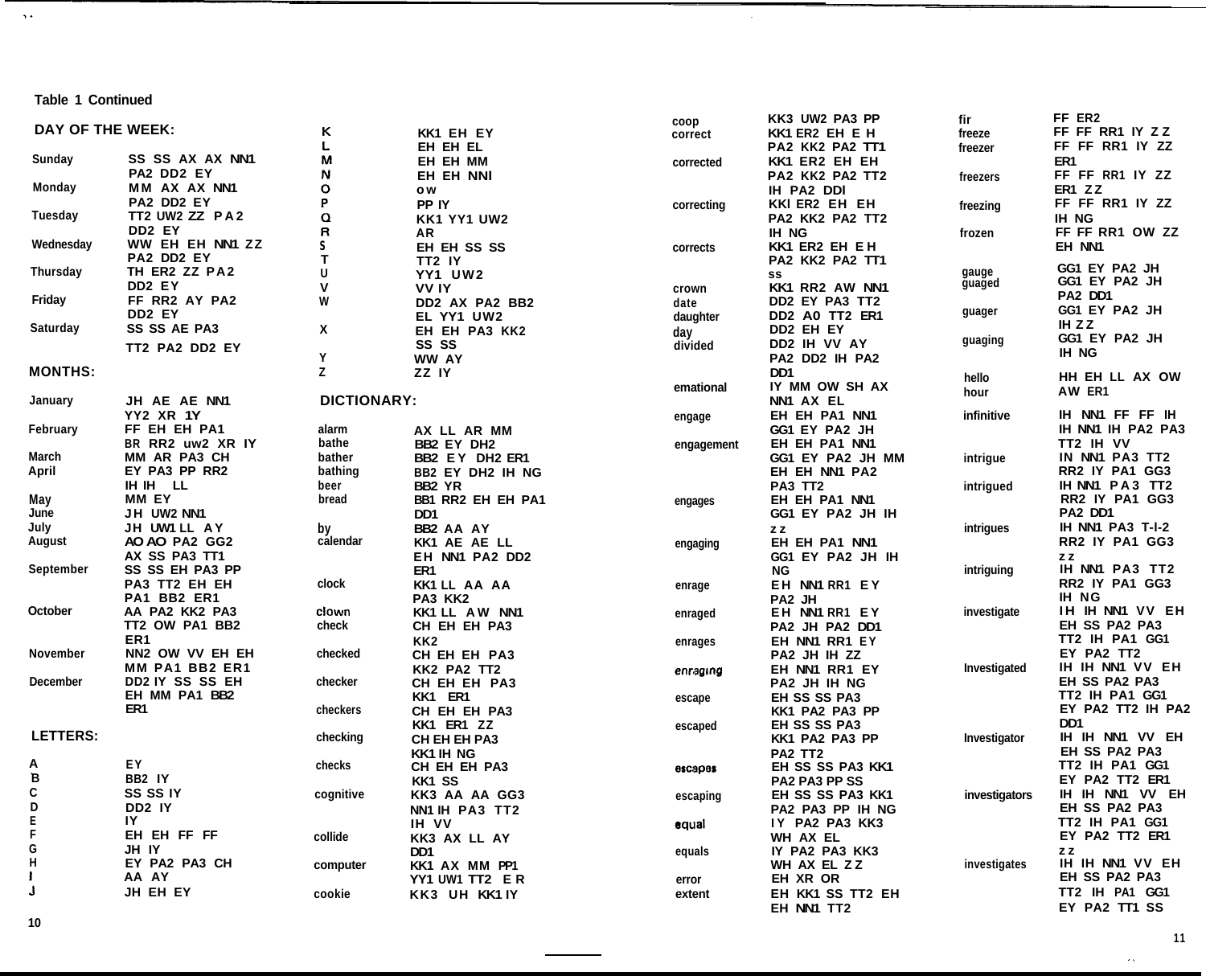# **Table 1 Continued**

 $\mathcal{T}$ 

|               |                       |             |                         |                       | starting       | SS SS PP3 TT2 AR      | thread                 |                   | TH RR1 EH EH                 |
|---------------|-----------------------|-------------|-------------------------|-----------------------|----------------|-----------------------|------------------------|-------------------|------------------------------|
| investigating | IH IH NN1 VV EH       | pledging    | PP LL EH EH PA3         |                       |                | PA3 TT2 IH NC         |                        | PA2 DD1           |                              |
|               | EH SS PA2 PA3         |             | JH IH NG                |                       | starts         | SS SS PP3 TT2 AR      |                        |                   | TH RR1 EH EH                 |
|               | TT2 IH PA1 GG1        | plus        | PP LL AX AX SS          |                       |                | PA3 TT1 SS            | threaded               |                   | PA2 DD2 IH PA2               |
|               | EY PA2 TT2 IH NG      |             | SS                      |                       |                | SS SS PA3 TT1 AA      |                        |                   |                              |
| key           | <b>KK1 IY</b>         |             |                         |                       | stop           | AA PA3 PP             |                        | D <sub>D</sub> 1  |                              |
| legislate     | LL EH EH PA2          | ray         | RR1 EH EY               |                       |                |                       | threader               |                   | TH RR1 EH EH                 |
|               | JH JH SS SS LL EY     | rays        | RR1 EH EY ZZ            |                       | stopped        | SS SS PA3 TT1 AA      |                        | PA2 DD2 ER1       |                              |
|               | PA2 PA3 TT2           | ready       | RR1 EH EH PA1           |                       |                | AA PA3 PP PA3 TT2     | threaders              |                   | TH RR1 EH EH                 |
| legislated    | LL EH EH PA2          |             | DD <sub>2</sub> IY      |                       | stopper        | SS SS PA3 TT1 AA      |                        |                   | PA2 DD2 ER1 ZZ               |
|               | JH JH SS SS LL EY     | red         | RR1 EH FH PA1           |                       |                | AA PA3 PP ER1         | threading              |                   | TH RR1 EH EH                 |
|               | PA2 PA3 TT2 IH DD1    |             | DD <sub>1</sub>         |                       | stopping       | SS SS PA3 TT1 AA      |                        |                   | PA2 DD2 IH NG                |
|               |                       | robot       | RR1 OW PA2 BB2          |                       |                | AA PA3 PP IH NG       | threads                |                   | TH RR1 EH E H                |
| legislates    | LL EH EH PA2          |             | AA PA3 TT2              |                       | stops          | SS SS PA3 TT1 AA      |                        | PA2 DD2 ZZ        |                              |
|               | JH JH SS SS LL EY     | robots      | RR1 OW PA2 BB2          |                       |                | AA PA3 PP SS          | then                   |                   | DH1 EH EH NN1                |
|               | PA2 PA3 TT1 SS        |             | AA PA3 TT1 SS           |                       | subject (noun) | SS SS AX AX PA2       | time                   |                   | TT2 AA AY MM                 |
| legislating   | LL EH EH PA2          |             |                         |                       |                | BB1 PA2 JH EH PA3     | times                  |                   | TT2 AA AY MM ZZ              |
|               | JH JH SS SS LL EY     | score       | <b>SS SS PA3 KK3 OR</b> |                       |                | KK2 PA3 TT2           |                        |                   |                              |
|               | PA2 PA3 TT2 IH NG     | second      | <b>SS SS EH PA3 KK1</b> |                       | subject (verb) | SS SS AX PA2 BB1      | uncle                  |                   | AX NG PA3 KK3 EL             |
| legislature   | LL EH EH PA2          |             | IH NN1 PA2 DD1          |                       |                | PA2 JH EH EH PA3      |                        |                   |                              |
|               | JH JH SS SS LL EY     | sensitive   | SS SS EH EH NN1         |                       |                | KK2 PA3 TT2           | whale                  | WW EY EL          |                              |
|               | PA2 PA3 CH ER1        |             | SS SS IH PA2 PA3        |                       | sweat          | SS SS WW EH EH        | whaler                 |                   | WW EY LL ER1                 |
| letter        | LL EH EH PA3          |             | TT2 IH VV               |                       |                |                       | whalers                |                   | WW EY LL ER1 ZZ              |
|               | TT2 ER1               | sensitivity | SS SS EH EH NN1         |                       |                | PA3 TT2               | whales                 | WW EY EL ZZ       |                              |
| litter        | LL IH IH PA3 TT2      |             |                         |                       | sweated        | SS SS WW EH EH        | whaling                |                   | WW EY LL TH NG               |
|               | ER1                   |             | SS SS IH PA2 PA3        |                       |                | PA3 TT2 IH PA3        |                        |                   |                              |
| little        | LL IH IH PA3 TT2      |             | TT2 IH VV IH PA2        |                       |                | DD1                   | year                   | YY2 YR            |                              |
|               | EL                    |             | <b>PA3 TT2 IY</b>       |                       | sweater        | SS SS WW EH EH        | yes                    |                   | YY2 EH EH SS SS              |
|               |                       | sincere     | SS SS IH IH NN1         |                       |                | PA3 TT2 ER1           |                        |                   |                              |
| memory        | MM EH EH MM           |             | SS SS YR                |                       | sweaters       | SS SS WW EH EH        |                        |                   |                              |
|               | ER2 IY                | sincerely   | SS SS IH IH NN1         |                       |                | PA3 TT2 ER1 ZZ        |                        |                   |                              |
| memories      | MM EH EH MM           |             | SS SS YR LL IY          |                       | sweating       | <b>SS SS WW EH EH</b> |                        |                   |                              |
|               | ER2 IY ZZ             | sincerity   | SS SS IH IH NN1         |                       |                | <b>PA3 TT2 IH NG</b>  |                        |                   |                              |
| minute        | MM 1H NN1 IH PA3      |             | SS SS EH EH RR1         |                       | sweats         | <b>SS SS WW EH EH</b> |                        |                   |                              |
|               | TT <sub>2</sub>       |             | IH PA2 PA3 TT2 IY       |                       |                | PA3 TT2 SS            |                        |                   |                              |
|               |                       | sister      | SS SS IH IH SS          |                       | switch         | SS SS WH IH IH        |                        |                   | <b>TABLE 2 - EXAMPLES OF</b> |
| month         | MM AX NN1 TH          |             | PA3 TT2 ER1             |                       |                | PA3 CH                |                        |                   | SPELLING IRREGULARTIES       |
| nip           | NN1 IH IH PA2         |             |                         |                       |                |                       |                        |                   |                              |
|               | PA3 PP                | speak       | <b>SS SS PA3 IY PA3</b> |                       | switched       | SS SS WH IH IH        |                        | Same sound        | Different sounds             |
| nipped        | NN1 IH IH PA2         |             | KK2                     |                       |                | PA3 CH PA3 TT2        |                        | represented by    | represented by               |
|               | PA3 PP PA3 TT2        | spell       | SS SS PA3 PP EH         |                       | switches       | SS SS WH IH IH        |                        | different letters | the same letters             |
| nipping       | NN1 IH IH PA2         |             | EH EL                   |                       |                | PA3 CH IH ZZ2         |                        |                   |                              |
|               | PA3 PP IH NG          | spelled     | SS SS PA3 PP EH         |                       | switching      | SS SS WH IH IH        | Vowels                 | mEAt              | vEln                         |
| nips          | NN1 IH IH PA2         |             | EH EL PA3 DD1           | $\blacktriangleright$ |                | PA3 CH IH NG2         |                        |                   |                              |
|               | PA3 PP SS             |             |                         |                       | system         | SS SS IH IH SS SS     |                        | fEEt              | forElgn                      |
| no            | NN <sub>2</sub> AX OW | speller     | SS SS PA3 PP EH         |                       |                | PA3 TT2 EH MM         |                        |                   |                              |
|               |                       |             | EH EL ER2               |                       | systems        | SS SS IH IH SS SS     |                        | pEte              | dElsm                        |
| physical      | FF FF IH ZZ IH        | spellers    | SS SS PA3 PP EH         |                       |                | PA3 TT2 EH MM Z Z     |                        |                   |                              |
|               | PA3 KK1 AX EL         |             | EH EL ER2 ZZ            |                       | talk           | TT2 AO AO PA2         |                        | pEOple            | dElcer                       |
| pin           | PP IH IH NN1          | spelling    | SS SS PA3 PP EH         |                       |                | KK <sub>2</sub>       |                        |                   |                              |
| pinned        | PP IH IH NN1          |             | EH EL IH NG             |                       | talked         | TT2 AO AO PA3         |                        | pennY             | gElsha                       |
|               | PA2 DD1               | spells      | SS SS PA3 PP EH         |                       |                | KK2 PA3 TT2           |                        |                   |                              |
| pinning       | PP IH IH NN1 IH       |             | EH EL ZZ                |                       |                |                       |                        |                   |                              |
|               | NG <sub>1</sub>       | start       | SS SS PA3 TT2 AR        |                       | talker         | TT2 AO AO PA3         |                        |                   | althouGH                     |
| pins          | PP IH IH NN1 ZZ       |             | PA3 TT2                 |                       |                | KK1 ER1               | <b>Consonants SHip</b> |                   |                              |
| pledge        | PP LL EH EH PA3 JH    | started     | SS SS PA3 TT2 AR        |                       | talkers        | TT2 AO AO PA3         |                        |                   |                              |
| pledged       | PP LL EH EH PA3       |             | PA3 TT2 IH PA1          |                       |                | KK1 ER1 ZZ            |                        | tenSlon           | <b>GHastly</b>               |
|               | JH PA2 DD1            |             | DD <sub>2</sub>         |                       | talking        | TT2 AO AO PA3         |                        |                   |                              |
| pledges       | PP LL EH EH PA3       | starter     | SS SS PA3 TT2 AR        |                       |                | KK1 IH NG             |                        | preClous          | couGH                        |
|               |                       |             |                         |                       | talks          | TT2 AO AO PA2         |                        |                   |                              |
|               | JH IH ZZ              |             | PA3 TT2 ER1             |                       |                | KK2 SS                |                        | naTion            | hiccouGH                     |
|               |                       |             |                         |                       |                |                       |                        |                   |                              |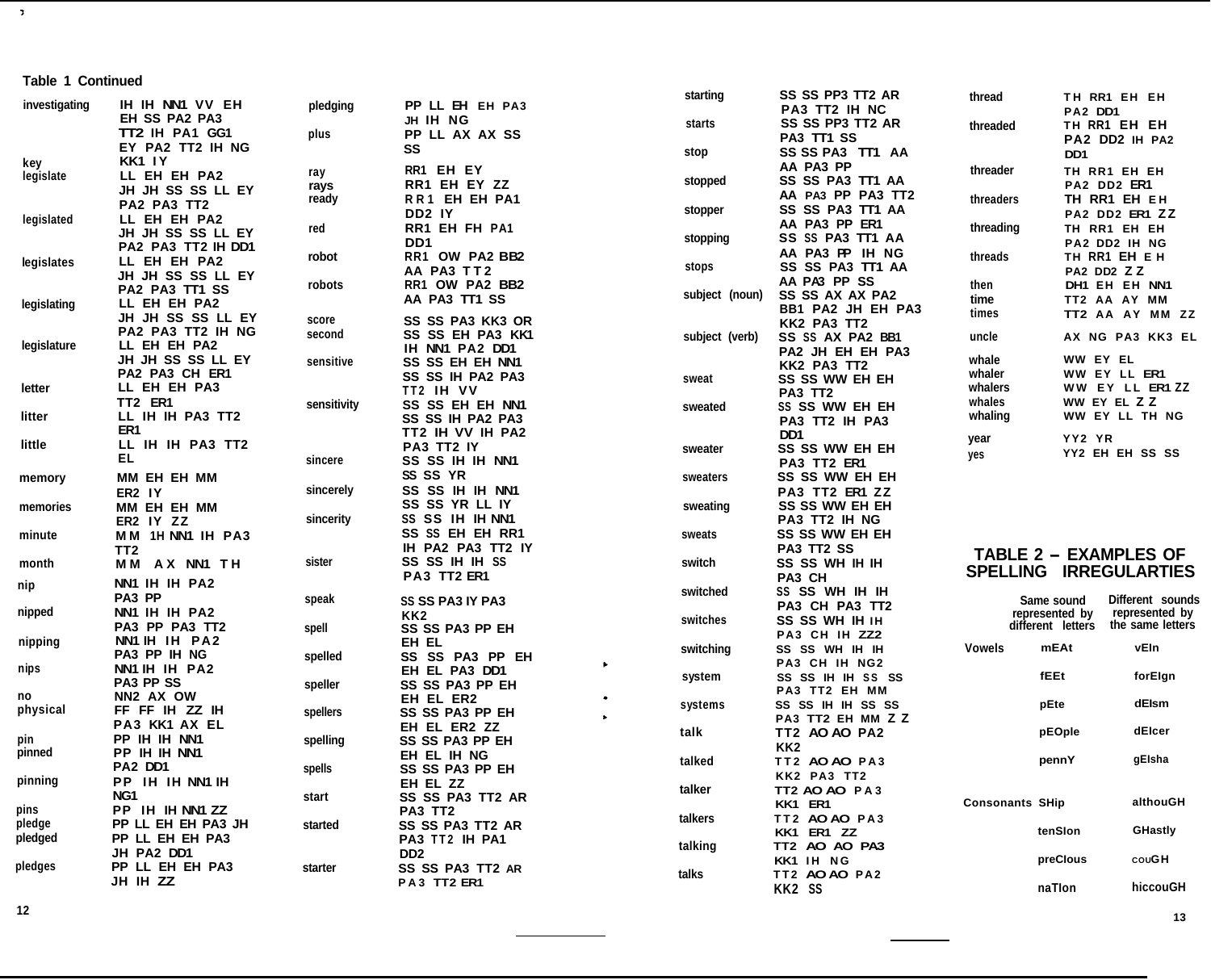# **TABLE 3 - CONSONANT PHONEMES OF ENGLISH\*\***

|               |                     | <b>LABIAL</b>   | LABIO-<br><b>DENTAL</b> | INTER-<br><b>DENTAL</b> | ALVEO-<br>LAR   | <b>PALATAL</b>               | <b>VELAR</b>        | <b>GLOTTAL</b> |
|---------------|---------------------|-----------------|-------------------------|-------------------------|-----------------|------------------------------|---------------------|----------------|
| Stops:        | Voiceless<br>Voiced | PP<br><b>BB</b> |                         |                         | <b>TT</b><br>DD |                              | <b>KK</b><br>GG     |                |
| Fricatives:   | Voiceless<br>Voiced | <b>WH</b>       | FF<br>VV                | <b>TH</b><br>DH         | SS<br>ZZ        | <b>SH</b><br>ZH <sup>*</sup> |                     | <b>HH</b>      |
| Affricates:   | Voiceless<br>Voiced |                 |                         |                         |                 | CH<br>JH                     |                     |                |
| <b>Nasals</b> | Voiced              | <b>MM</b>       |                         |                         | <b>NN</b>       |                              | $\mathsf{NG}^\star$ |                |
| Resonants     | Voiced              | WW              |                         |                         | RR,LL           | YY                           |                     |                |

\*These do not occur in word-initial position in English.

| Labial:       | Upper and Lower Lips     | Palatal: | Body of Tonque Approx-   |
|---------------|--------------------------|----------|--------------------------|
|               | Touch or Approximate     |          | imates Palate (roof of   |
| Labio-Dental: | Upper Teeth and Lower    |          | mouth)                   |
|               | Lip Touch                | Velar:   | Body of Tongue Touches   |
| Inter-Dental: | Tonque Between Teeth     |          | Velum (posterior portion |
| Alveolar:     | Tip of Tongue Touches or |          | of roof of mouth)        |
|               | Approximates Alveolar    | Glottal: | Glottis (opening between |
|               | Ridge (just behind upper |          | vocal cords)             |
|               | teeth)                   |          |                          |

Body of Tongue Touches

# **TABLE 4 - VOWEL PHONEMES OF ENGLISH**

| <b>FRONT</b> | <b>CENTRAL</b>                        | <b>BACK</b> |
|--------------|---------------------------------------|-------------|
| YR           |                                       |             |
| IY           |                                       | UW#         |
| IH*          |                                       | UH*#        |
| EY<br>EH*    | ER<br>$\mathsf{A} \mathsf{X}^{\star}$ | OW#<br>OY#  |
| AE*          | AW#<br>AY<br>${\sf AR}$               | AO*#<br>OR# |
|              | $\ensuremath{\mathsf{XR}}$            | AA*         |

**\* Short Vowels**

**# Rounded Vowels**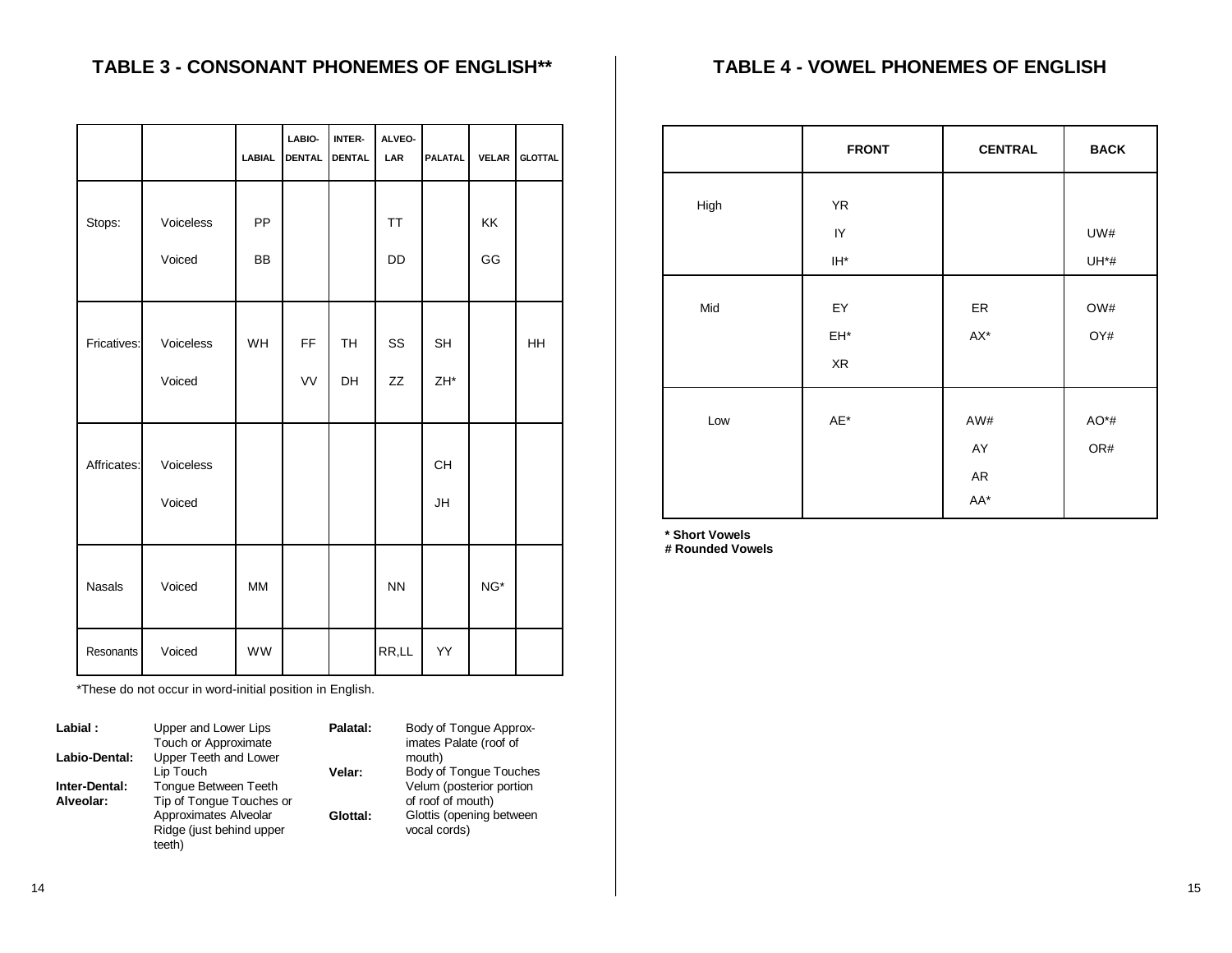# **TABLE 5 - GUIDELINES FOR USEING THE ALLOPHONES**

### **Silence**

| PA <sub>1</sub> | (10 ms) - before BB, DD, GG,<br>and JH                       |
|-----------------|--------------------------------------------------------------|
| PA2             | (30 ms) - before BB, DD, GG,<br>and JH                       |
| PA3             | (50 ms) - before PP, TT, KK,<br>and CH, and between<br>words |
| PA4             | (100 ms) - between clauses and<br>sentences                  |
| PA5             | (200 ms) - between clauses and<br>sentences                  |

# **Short Vowels**

# **Long Vowels**

| - treat, people, penny    |
|---------------------------|
| - great, statement, trav  |
| - kite, sky, mighty       |
| - noise, toy, voice       |
| - after clusters with YY: |
| computer                  |
| - in monosyllabic words:  |
| two, food                 |
| - zone, close, snow       |
| - sound, mouse, down      |
|                           |

# **/EL/ - little, angle, gentlemen**

# **R-Colored Vowels**

| /ER1/ | - letter, furniture, interrupt |
|-------|--------------------------------|
| /ER2/ | - monosyllables: bird,         |
|       | fern. burn                     |
| /OR/  | - fortune, adorn, store        |
| /AR/  | - farm, alarm, garment         |
| /YR/  | - hear, earring, irresponsible |
| /XR/  | - hair, declare, stare         |

### **Resonants**

- **/WW/ we, warrant, linguist /RR1/ - initial position: read, write, x-ray**
- **/RR2/ initial clusters: brown, crane, grease**
- **/LL/ like, hello, steel**
- **/YY1/ clusters: cute, beauty, computer**
- **/YY2/ initial position: yes, yarn, yo-yo**

### **Voiced Fricatives**

- **/VV/ vest, prove, even**
- **/DH1/ word-initial position: this, then, they /DH2/ - word-final and between**
	- **vowels: bathe, bathing**
- **/ZZ/ zoo, phase**
- **/ZH/ beige, pleasure**

## **Voiceless Fricatives**

- **\*/FF/ -) These may be doubled for initial position and used singly in final**
- **\*/TH/ -) position**
- **\*/SS/ -)**
	-
- **/SH/ shirt, leash, nation /HH1/ - before front vowels: YR, IY, IH, EY, EH, XR, AE**
- **/HH2/ before back vowels: UW, UH, OW, OY, AO, OR, AR**
- **/WH/ white, whim, twenty**

# **Voiced Stops**

- **/BB1/ final position: rib; between vowels: fibber, in clusters: bleed, brown**
- **/BB2/ initial position before a vowel: beast**
- **/DD1/ final position: played, end**
- **/DD2/ initial position: down; clusters: drain**
- **/GG1/ before high front vowels: YR, IY, IH, EY, EH, XR**
- **/GG2/ before high back vowels: UW, UH, OW, OY, AX; and clusters: green, glue**
- **/GG3/ before low vowels: AE, AW, AY, AR, AA, AO, OR, ER; and medial clusters: anger; and final position: peg**

|              | <b>Voiceless Stops</b>                           |       | <b>Affricates</b>                                              |  |  |  |
|--------------|--------------------------------------------------|-------|----------------------------------------------------------------|--|--|--|
| /PP/         | - pleasure, ample, trip                          | /CH/  | - church, feature                                              |  |  |  |
| /TT1/        | - final clusters before SS: tests<br>its         | /JH/  | - judge, injure                                                |  |  |  |
| <b>/TT2/</b> | - all other positions: test, street              | Nasal |                                                                |  |  |  |
| <b>/KK1/</b> | - before front vowels: YR. IY.                   |       |                                                                |  |  |  |
|              | IH, EY, EH, XR, AY, AE,                          | /MM/  | - milk, alarm, ample                                           |  |  |  |
|              | ER, AX; initial clusters: cute,<br>clown, scream | /NN1/ | - before front and central vow-<br>els: $YR$ , IY, IH, EY, EH, |  |  |  |
| <b>/KK2/</b> | - final position: speak; final<br>clusters: task |       | XR, AE, ER, AX, AW, AY,<br>UW: final clusters: earn            |  |  |  |
| <b>/KK3/</b> | - before back vowels: UW, UH,                    | /NN2/ | - before back vowels: UH, OW,                                  |  |  |  |
|              | OW, OY, OR, AR, AO; initial                      |       | OY, OR, AR, AA                                                 |  |  |  |
|              | clusters: crane, quick, clown,<br>scream         | /NG/  | - string, anger                                                |  |  |  |
|              |                                                  |       | * These allophones can be doubled.                             |  |  |  |
|              |                                                  |       |                                                                |  |  |  |